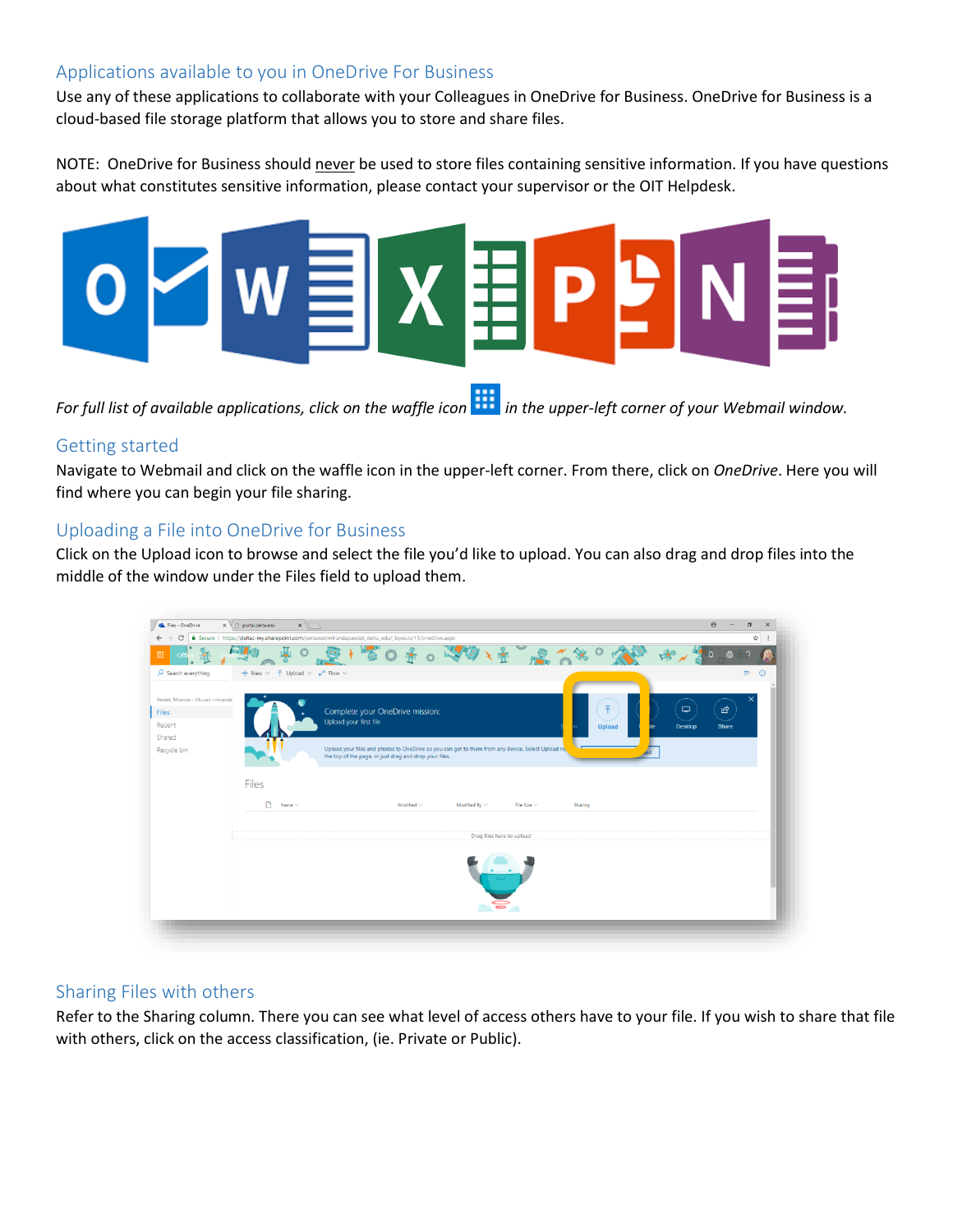| <b>Files</b>                               |   |                   |                                    |           |         |
|--------------------------------------------|---|-------------------|------------------------------------|-----------|---------|
| Name $\vee$<br>ŀ۹<br>ø                     |   | Modified $\vee$   | Modified By $\vee$                 | File Size | Sharing |
| $2^1$ M. Pawlak Doc.docx<br>$\bullet$<br>酮 | ÷ | A few seconds ago | Pawlak, Miranda - Ellucian 12.3 KB |           | Private |
|                                            |   |                   | Drag files here to upload          |           |         |

Here, you can manage the permissions level of your file by clicking on *Grant Access* in the upper-right corner.

|                                 |                        |                              |                                           |                  |                                    |                                                                                                               | <b>Grant Access</b><br>M. Pawlak Doc.docx   | $\times$                                                         |  |
|---------------------------------|------------------------|------------------------------|-------------------------------------------|------------------|------------------------------------|---------------------------------------------------------------------------------------------------------------|---------------------------------------------|------------------------------------------------------------------|--|
| Complete your OneDrive mission: |                        |                              |                                           |                  | $\checkmark$                       | chrismallory                                                                                                  |                                             |                                                                  |  |
|                                 |                        |                              |                                           |                  |                                    |                                                                                                               | Mallory, Chris - Ellucia<br>Network Manager | da - Ellucia                                                     |  |
|                                 | iOS, or Windows Phone. |                              |                                           |                  | $-$ Ge                             |                                                                                                               |                                             |                                                                  |  |
|                                 |                        |                              |                                           |                  |                                    | M                                                                                                             |                                             |                                                                  |  |
|                                 |                        | Modified $\vee$              | Modified By $\vee$                        | File Size $\vee$ | Sharing                            |                                                                                                               |                                             |                                                                  |  |
|                                 | Æ.                     | A few seconds ago            |                                           |                  | Private                            |                                                                                                               |                                             |                                                                  |  |
|                                 | Name $\vee$            | $\bullet$ M. Pawlak Doc.docx | Access your files from your mobile device |                  | Pawlak, Miranda - Ellucian 12.3 KB | Sign in<br>Access your files while on the go, right from your mobile device. Get the OneDrive app on Android, |                                             | Mallory, Chris - Other<br>Mallory, Chris - Other<br>Grant Access |  |

Once you add the person you wish to share your file with, you can select if they should have *view only* access or *editing* access to the file. Notice, you can also check a box to notify them via email and send a personalized message.

| Grant Access<br>M. Pawlak Doc.docx                                     | Grant Access<br>$\times$<br>$\times$<br>M. Pawlak Doc.docx                               |
|------------------------------------------------------------------------|------------------------------------------------------------------------------------------|
| Mallory, Chris - Ellucian <chris<br><math>\mathsf{X}</math></chris<br> | Mallory, Chris - Ellucian <chris<br>X</chris<br>                                         |
| Add another                                                            | Add another                                                                              |
| Can edit<br>$\checkmark$                                               | Can edit<br>$\checkmark$                                                                 |
| Can view<br>ده ۱<br>Add a<br>Recipients can only read or print.        | Hi there. Chris. Take a look at this doc for<br>tomorrow's meeting, and let me know what |
| Can edit<br>Recipients can make changes.                               | you think.                                                                               |
| Notity reopie                                                          | Notify People                                                                            |
| <b>Grant Access</b>                                                    | <b>Grant Access</b>                                                                      |
|                                                                        |                                                                                          |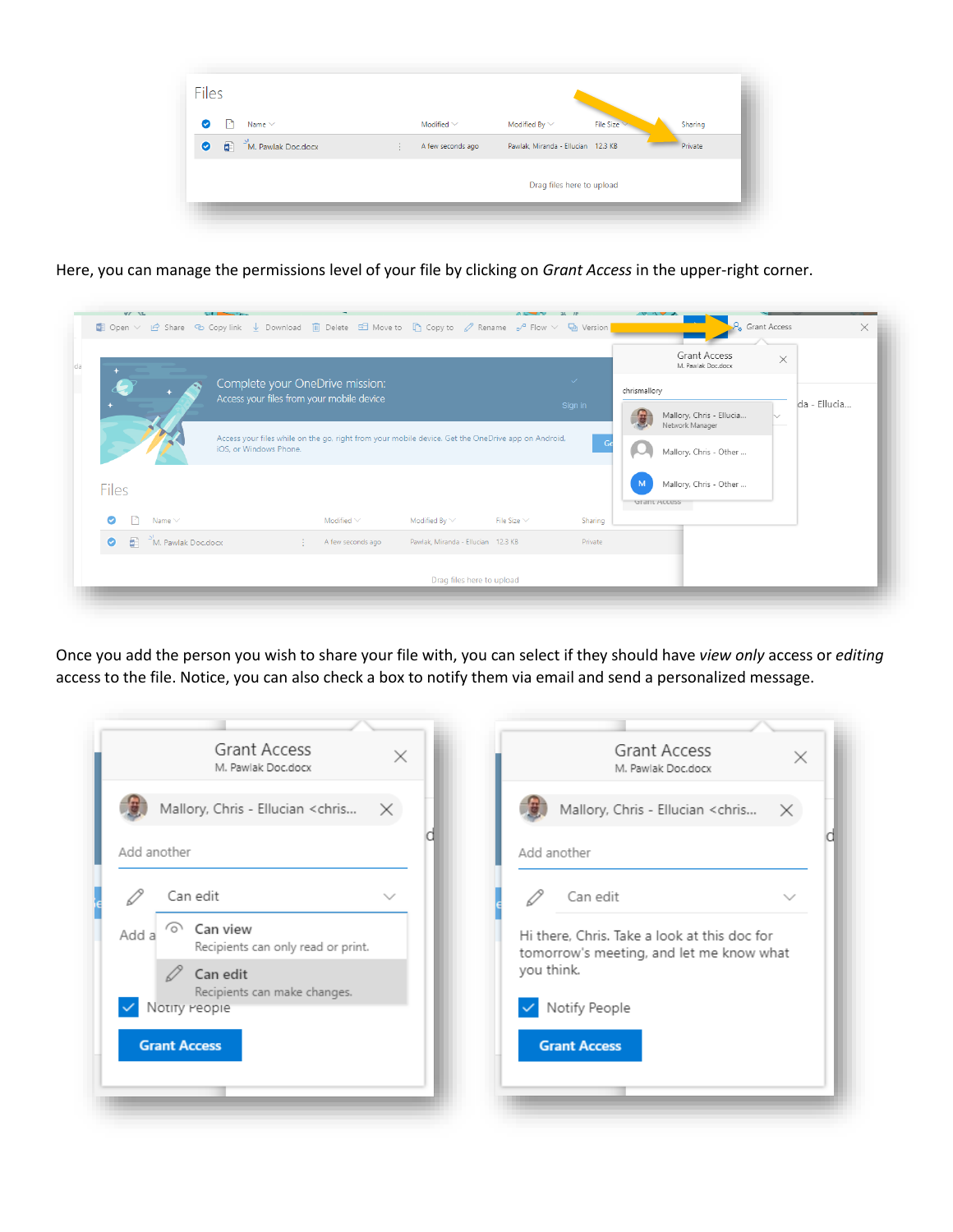Once you've granted someone access, here is also where you can edit their access level or revoke their access to the file by clicking on the access classification under their name.



# Creating folders for collaboration

As a OneDrive for Business user, you are in full control of managing who you share your files with.

To create a folder, click on the  $\frac{+}{+}$  icon next to New within your Files window.

| 冊<br>Office 365            | <b>OneDrive</b>      |                                                                                            |                   |                    |
|----------------------------|----------------------|--------------------------------------------------------------------------------------------|-------------------|--------------------|
| Search everything<br>ρ     |                      | $+$ New $\vee$ $\overline{\uparrow}$ Upload $\vee$ $\mathsf{n}^{\prime\prime}$ Flow $\vee$ |                   |                    |
| Pawlak, Miranda - Ellucian | Files<br><b>anda</b> |                                                                                            |                   |                    |
| <b>Files</b><br>Recent     | ۱٦                   | Name $\vee$                                                                                | Modified $\vee$   | Modified By $\vee$ |
| Shared                     |                      | <b>Helpdesk Folder</b>                                                                     | September 12      | Pawlak, Mirand     |
| Recycle bin                | $\overline{R}$       | September 11<br><b>OIT Files</b>                                                           | Pawlak, Mirand    |                    |
|                            | Œ                    | M. Pawlak Doc.docx                                                                         | September 12      | Mallory, Chris     |
|                            | ы                    | OneDrive For Business Draft 9.1                                                            | September 12      | Pawlak, Mirano     |
|                            | u.                   | Wireless Printing - Employees 9                                                            | Monday at 8:31 AM | Pawlak, Mirano     |
|                            |                      |                                                                                            |                   |                    |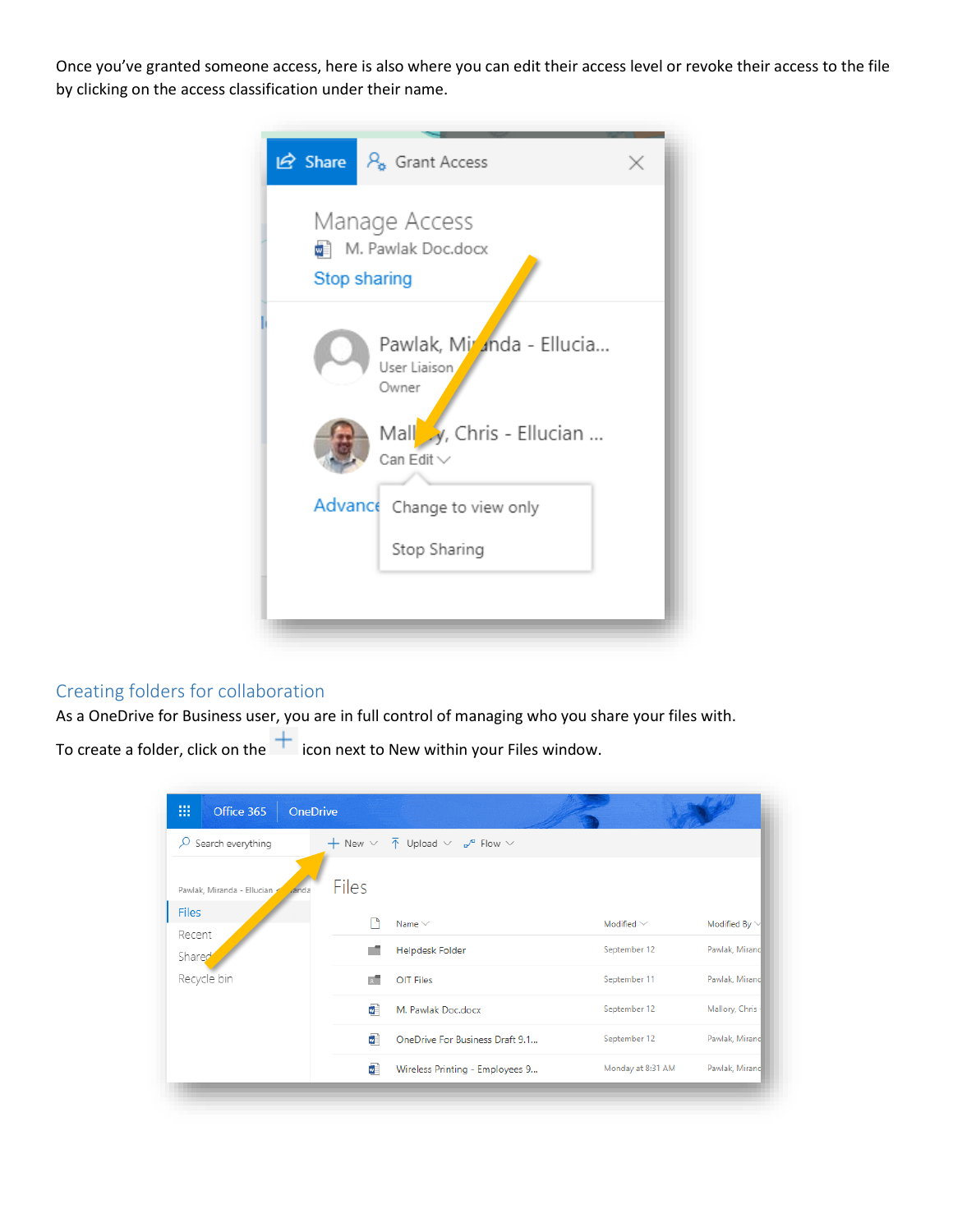# Using and saving a file to OneDrive from desktop applications

If you'd prefer to work on your files from your Desktop, instead of within your internet browser, you can.

Say you'd like to do this with one of your Word files - Open the file within your browser, and click *EDIT IN WORD*, located in the grey ribbon below the address bar.



*Note: If you do not close out of the instance of the file you have open in your browser, you may lock the file. The best practice is to close out of the file within your browser once you have it open on your desktop.*

#### Collaborating on files across multiple users

When you grant multiple users access to a file, there may be an occasion where more than one person is accessing the same file at a given time. When that happens you will see this notification. Notice here, you have the option to automatically share changes as they happen.

| AaBbCcDt<br>CCD<br>A<br>Subtle Em<br>le                                  |                      | OTHER PEOPLE ARE EDITING THIS DOCUMENT.<br>Do you want to automatically share changes as they happen? |    | × |
|--------------------------------------------------------------------------|----------------------|-------------------------------------------------------------------------------------------------------|----|---|
| prowser, you can.                                                        |                      |                                                                                                       |    |   |
| , and click EDIT IN                                                      | √ Don't ask me again |                                                                                                       |    |   |
|                                                                          |                      | Yes                                                                                                   | No |   |
| $\Theta$<br>$\Box$                                                       |                      |                                                                                                       |    |   |
| doc=%7B8A4C2412 ☆<br><mirandapawlak@delta.edu></mirandapawlak@delta.edu> |                      |                                                                                                       |    |   |

When multiple people are working in a file, you will see their changes indicated by the icon assigned to their user.